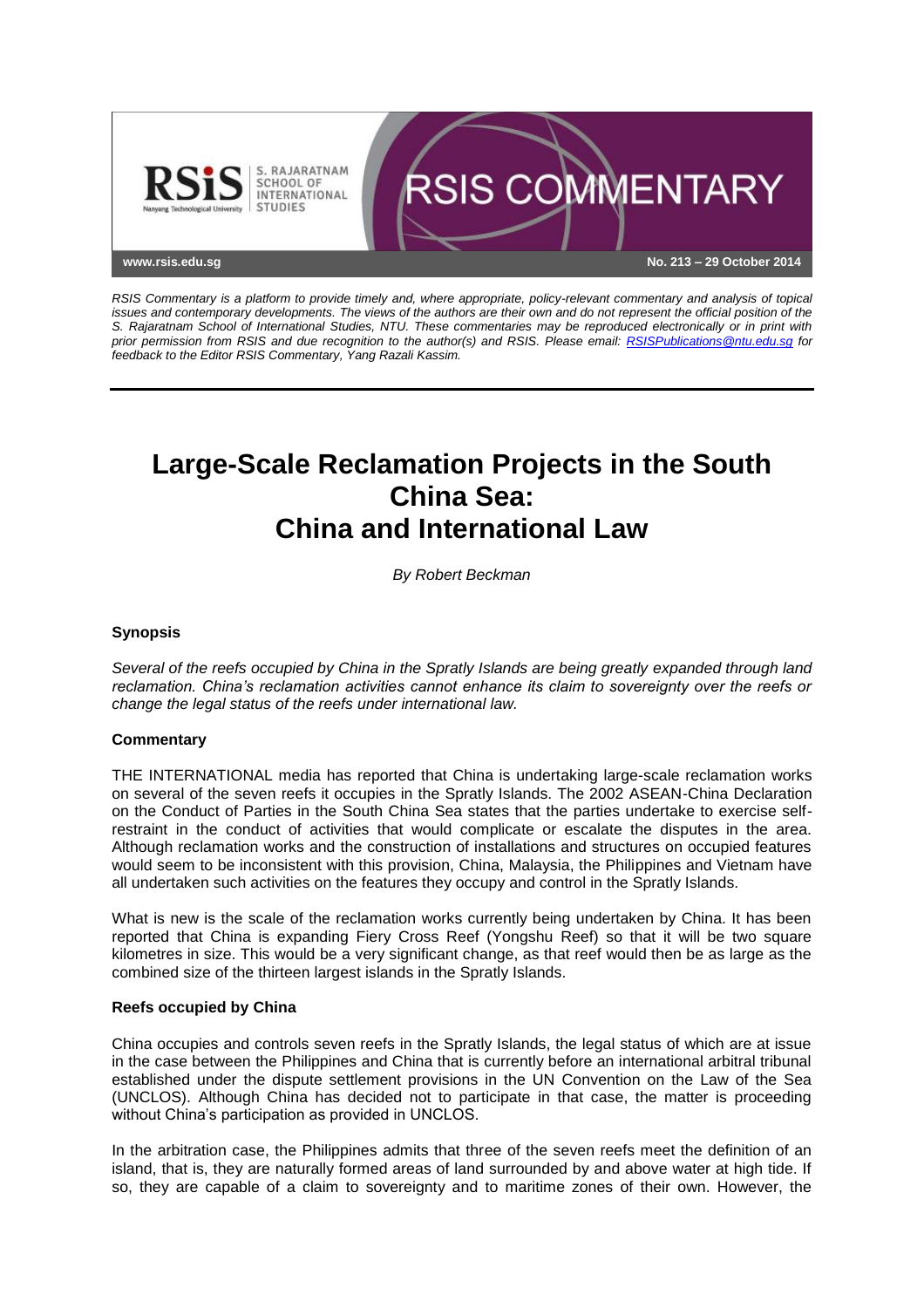islands on the three reefs occupied by China are very small and contain little vegetation. Therefore, the Philippines maintains that they should be classified as "rocks which cannot sustain human habitation or economic life of their own". If so, they would be entitled to a 12 nautical mile (nm) territorial sea, but not to an exclusive economic zone (EEZ) or continental shelf of their own.

With regard to the remaining four reefs occupied by China, the Philippines maintains that they are not islands under UNCLOS as they are submerged at high tide. Therefore, they are not subject to a claim of sovereignty and are not entitled to any maritime zones of their own.

## **Issues of international law on the status of the reefs**

If the scale of China's recent reclamation works is correct, this raises interesting issues of international law.

Firstly, will the reclamation works strengthen China's sovereignty claim to the Spratly Islands under international law? The answer is no. Vietnam, the Philippines and Taiwan also claim sovereignty over the islands/features occupied by China. Once there is a dispute over sovereignty, the State that occupies and controls the islands/features cannot strengthen its sovereignty claim by undertaking reclamation or building installations and structures.

Secondly, can China use reclamation to convert submerged reefs into islands capable of supporting human habitation or economic life of their own that are entitled to maritime zones of their own? Again, the answer is no. This is because an "island" is defined as a "naturally formed" area of land surrounded by and above water at high tide. If a feature is above water at high tide because of reclamation works, it is an "artificial island". Under UNCLOS, an artificial island is not entitled to any maritime zones of its own, not even a 12 nm territorial sea. Therefore, the reclamation works on features that are submerged at high tide will not change their legal status.

Thirdly, can China use reclamation to convert a "rock which cannot sustain human habitation or economic life of its own" into an island that would be entitled to an EEZ and continental shelf of its own? There is no clear answer to this question. However, since an island is defined as a "naturally formed area of land" surrounded by and above water at high tide, it seems reasonable to conclude that it should not be permissible to use artificial means to change a rock into an island entitled to an EEZ and continental shelf of its own.

#### **Other issues of international law**

Questions also arise on whether UNCLOS and international law impose any other restraints on China in conducting reclamation works on the features it occupies and controls.

One issue is whether China's large-scale reclamation works are consistent with its obligation under UNCLOS to protect and preserve the marine environment. If a State is planning activities in an area under its jurisdiction and control that may have significant harmful effects on the marine environment of other States, it has a 'duty to cooperate' with those States. It must consult the States that might be affected in advance and in good faith.

It may also have to undertake an environmental impact assessment and share the results with the potentially affected States. In this case, the Philippines is a potentially affected State because three of the features on which China is undertaking reclamation works are either just inside or just outside its 200 nm EEZ. Vietnam is also a potentially affected State because it occupies reefs very close to those occupied by China.

In addition, given that the geographic features in question are in the middle of an area that is the subject of highly contentious sovereignty and maritime disputes, China is under an obligation under international law to exercise restraint and not take unilateral actions that would permanently change the status quo regarding the features in question. This is especially so in this case because the status of the very features on which China is doing major reclamation works are the subject of an ongoing case before an international arbitral tribunal.